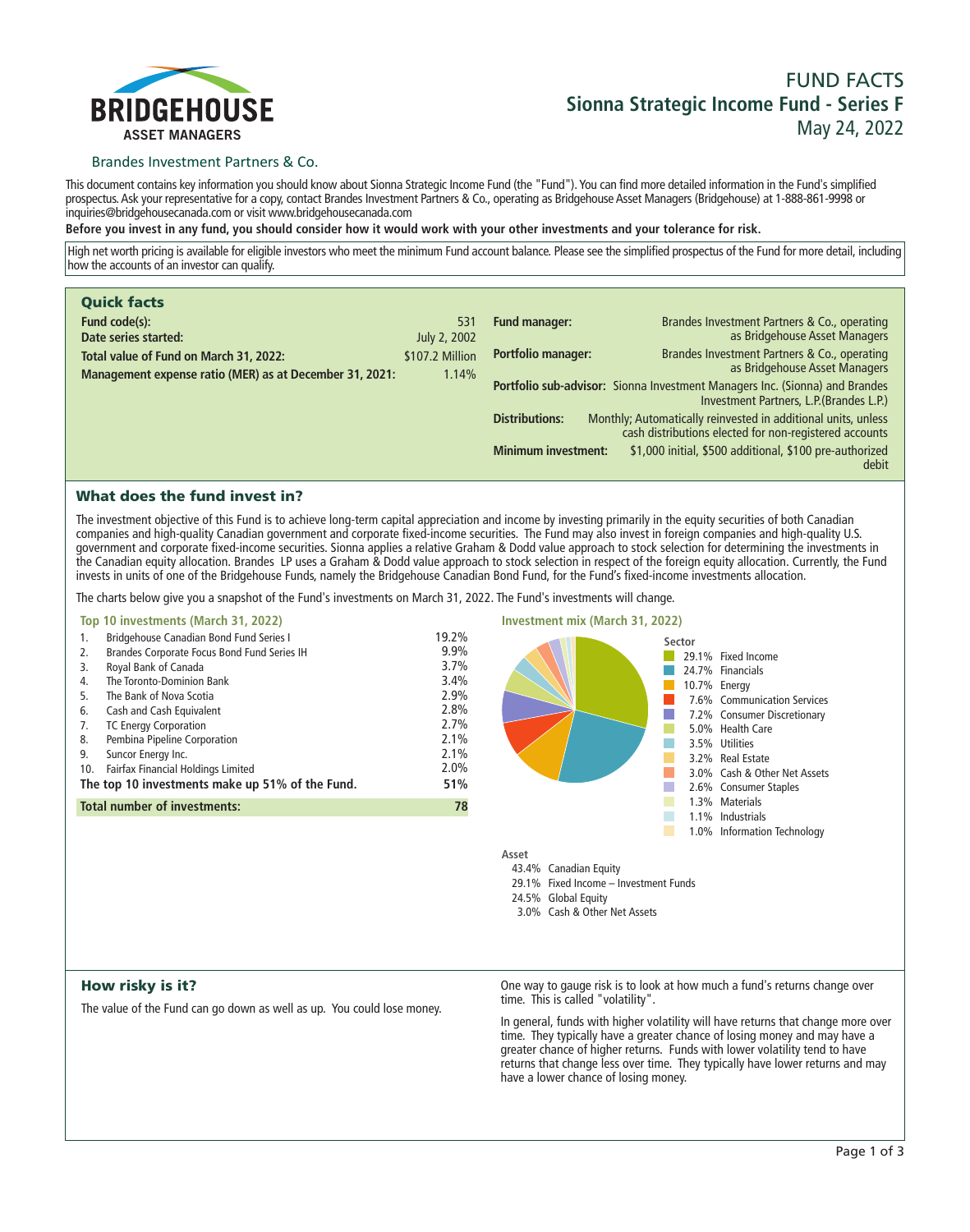

**For more information about the risk rating and specific risks that can affect the Fund's returns, see the Risk section of the Fund's simplified prospectus.**

**Like most mutual funds, this Fund does not have any guarantees. You may not get back the amount of money you invest.**

# BRIDGEHOUSE ASSET MANAGERS

#### **Risk rating**

**Bridgehouse has rated the volatility of this Fund as Low to Medium.**

**This rating is based on how much the fund's returns have changed from year to year. It doesn't tell you how volatile the fund will be in the future. The rating can change over time. A fund with a low risk rating can still lose money.**



## How has the fund performed?

**This section tells you how Series F units of the Fund have performed since May 3, 2019\*. Returns are after expenses have been deducted. These expenses reduce the Fund's returns.**

**No guarantees**

#### **Year-by-year returns**

**The bar chart shows the Fund's Series F units annual performance for each of the years shown. The Fund dropped in value in 0 of the 2 years. The range of returns and change from year to year can help you to assess how risky the Fund has been in the past. It does not tell you how the Fund will perform in the future.**



#### **Best and worst 3-month returns**

**This table shows the best and worst returns for Series F units of the Fund in a 3-month period over the past 2 years. The best and worst 3-month returns could be higher or lower in the future. Consider how much of a loss you could afford to take in a short period of time.**

|                    | <b>Return</b> | 3 months ending  | If you invest \$1,000 at the beginning of the period |
|--------------------|---------------|------------------|------------------------------------------------------|
| <b>Best return</b> | $11.0\%$      | January 31, 2021 | Your investment would rise to \$1,110                |
| Worst return       | $-15.2\%$     | March 31, 2020   | Your investment would drop to \$848                  |

#### **Average return**

**\* The performance of the Fund has been reset due to the May 3, 2019 material mergers.**

| Who is this fund for?                                                                                                                                                                                                                                                                                                                                                  | A word about tax                                                                                                                                                                                                                                                                                                                                                                                                                                                                       |
|------------------------------------------------------------------------------------------------------------------------------------------------------------------------------------------------------------------------------------------------------------------------------------------------------------------------------------------------------------------------|----------------------------------------------------------------------------------------------------------------------------------------------------------------------------------------------------------------------------------------------------------------------------------------------------------------------------------------------------------------------------------------------------------------------------------------------------------------------------------------|
| • This Fund is suitable for investors who are long term investors and who<br>wish to add the appreciation potential of Canadian and foreign companies<br>to their portfolio as well as the security of fixed-income investments.<br>This Fund is not suitable as a short term investment or for investors who<br>cannot tolerate a low to medium degree of volatility. | In general, you'll have to pay income tax on any money you make on a fund.<br>How much you pay depends on the tax laws where you live and whether or not<br>you hold the Fund in a registered plan, such as a Registered Retirement<br>Savings Plan or a Tax-Free Savings Account.<br>Keep in mind that if you hold your fund in a non-registered account, any fund<br>distributions are included in your taxable income, whether you receive them in<br>cash or have them reinvested. |

## How much does it cost?

**The following tables show the fees and expenses you could pay to buy, own and sell Series F units of the Fund. The fees and expenses - including any commissions can vary among each series of a fund and among funds. Higher commissions can influence representatives to recommend one investment over another. Ask about other funds and investments that may be suitable for you at a lower cost.**

#### **1. Sales charges**

**This Series of units does not have a sales charge option.**